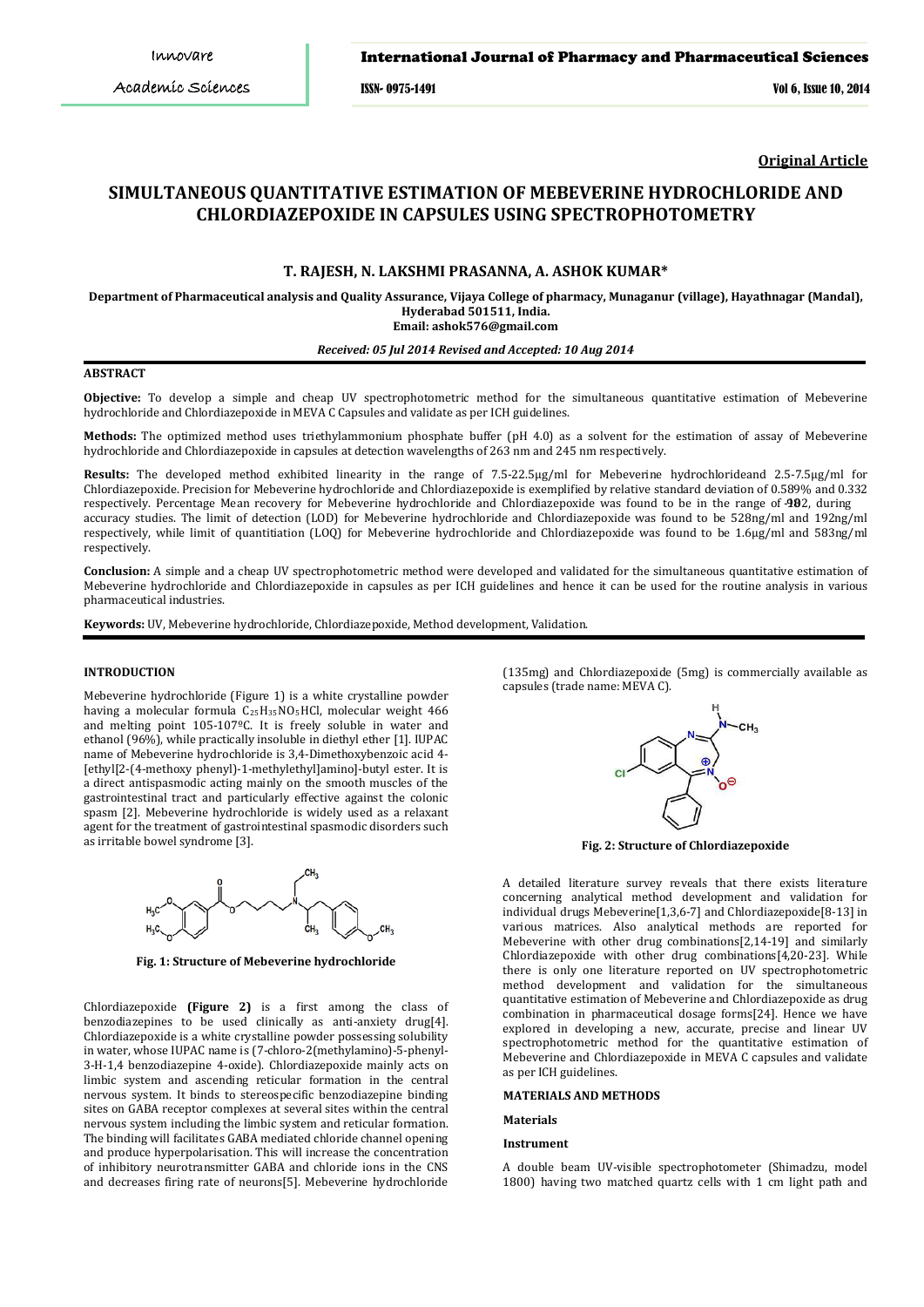loaded with UV probe software (version 2.41) was used for recording of spectra and measuring absorbance. An electronic weighing analytical balance (0.1mg sensitivity, Shimadzu AY 220), digital pH meter (DELUX model 101) and a sonicator (sonica, model 2200 MH) were used in this study.

## **Chemicals and Reagents**

Analytically pure samples of Mebeverine hydrochloride and Chlordiazepoxide with purities greater than 99% were obtained as gift samples from Chandra labs, Hyderabad, India and tablet formulation [MEVA C] was procured from MEDPLUS, Hyderabad, India with labelled amount 135mg of Mebeverine hydrochloride and 5mg of Chlordiazepoxide. Triethylamine (AR Grade) and ortho phosphoric acid (AR Grade) were obtained from SD Fine chemicals (Hyderabad, India). 0.45μm Nylon membrane filters were obtained from Spincotech Private Limited, Hyderabad, India.

# **Methods**

#### **Solvent**

Solvent used is prepared by adding 5 ml of triethylamine to 1000 ml of distilled water and later pH was adjusted to 4.0 using 30% v/v of ortho phosphoric acid in water.

# **Selection of suitable detection wavelength**

Suitable wavelength for Mebeverine hydrochloride and Chlordiazepoxide for the total experiment was determined by recording UV spectrums in the range of 200-400 nm and suitable wavelength for Mebeverine hydrochloride and Chlordiazepoxide was considered as 263 nm and 245 nm respectively.(Figure 3 and 4).



**Fig. 3: UV spectrum of standard Mebeverine hydrochloride.**



**Fig. 4: UV spectrum of standard Chlordiazepoxide.**

### **Preparation of stock and working standard solution for mebeverine hydrochloride**

10mg of Mebeverine hydrochloride was accurately weighed and taken in 100 ml clean and dry volumetric flask containing 80 ml of solvent and then the solution was made up to the mark using the solvent. This is considered as the standard stock solution (100µg/ml). 1.5 ml of the stock solution was pipetted out and made up to 10 ml to get a concentration 15µg/ml, treated as working standard, 100% target concentration.

## **Preparation of stock and working standard solution for chlordiazepoxide**

10mg of Chlordiazepoxide was accurately weighed and taken in 100 ml clean and dry volumetric flask containing 80 ml of solvent and then the solution was made up to the mark using the solvent. This is considered as the standard stock solution (100µg/ml). 0.5 ml of the stock solution was pipetted out and made up to 10 ml to get a concentration 5µg/ml, treated as working standard, 100% target concentration.

### **Preparation of stock and working sample solution for mebeverine hydrochloride**

Ten capsules were opened and only white powders in it were weighed separately and the average weight was determined. The average weight was transferred to a 100 ml volumetric flask containing 100 ml diluent and then stirred for 10 minutes, followed by filtration through 0.45µ nylon membrane filter to get sample stock solution of 1.35mg/ml. 0.11 ml of the above stock solution was pipetted out and made up to 10 ml to get working sample solution equivalent to a concentration of working standard of 15µg/ml.

## **Preparation of stock and working sample solution for chlordiazepoxide**

Ten capsules were opened and only tablets in it were weighed separately and the average weight was determined. Ten tablets present in ten capsules were grinded in a pestle and mortar and the average weight was transferred to a 100 ml volumetric flask containing 100 ml diluent and then stirred for 10 minutes, followed by filtration through 0.45µ nylon membrane filter to get sample stock solution of 50µg/ml. 1 ml of the above stock solution was pipetted out and made up to 10 ml to get working sample solution equivalent to a concentration of working standard of 5 ug/ml.

### **RESULTS AND DISCUSSION**

# **Method development**

Various buffers were explored (inorganic and organic based) as solvents, including Potassium dihydrogen orthophosphate, triethylammonium phosphate and ammonium acetate buffers varying pH in the ranges of 2-7. Mebeverine hydrochloride and Chlordiazepoxide were found to be soluble and stable for minimum of 1 hour at room temperature using pH 4.0 triethylammonium phosphate buffer and hence this buffer was used for the determination of suitable detection wavelength and working concentration of both drugs. In order to test the applicability of the developed method to a commercial formulation, MEVA C was studied at working concentration. Assay at working concentration for both the samples in the formulation was in acceptance limits (98- 102%) during extraction of drugs in the samples using the solvent for 10 minutes. The protocol affords reproducible quantification of the drugs in the samples ranging between 98 and 102%, which is the standard level in any pharmaceutical quality control. Hence the method is optimized. Figures 5 and 6 represent UV spectrums of the formulation, mebeverine hydrochloride and chlodiazepoxide respectively.



**Fig. 5: UV spectrum of Mebeverine hydrochloride (white powder) of the sample.**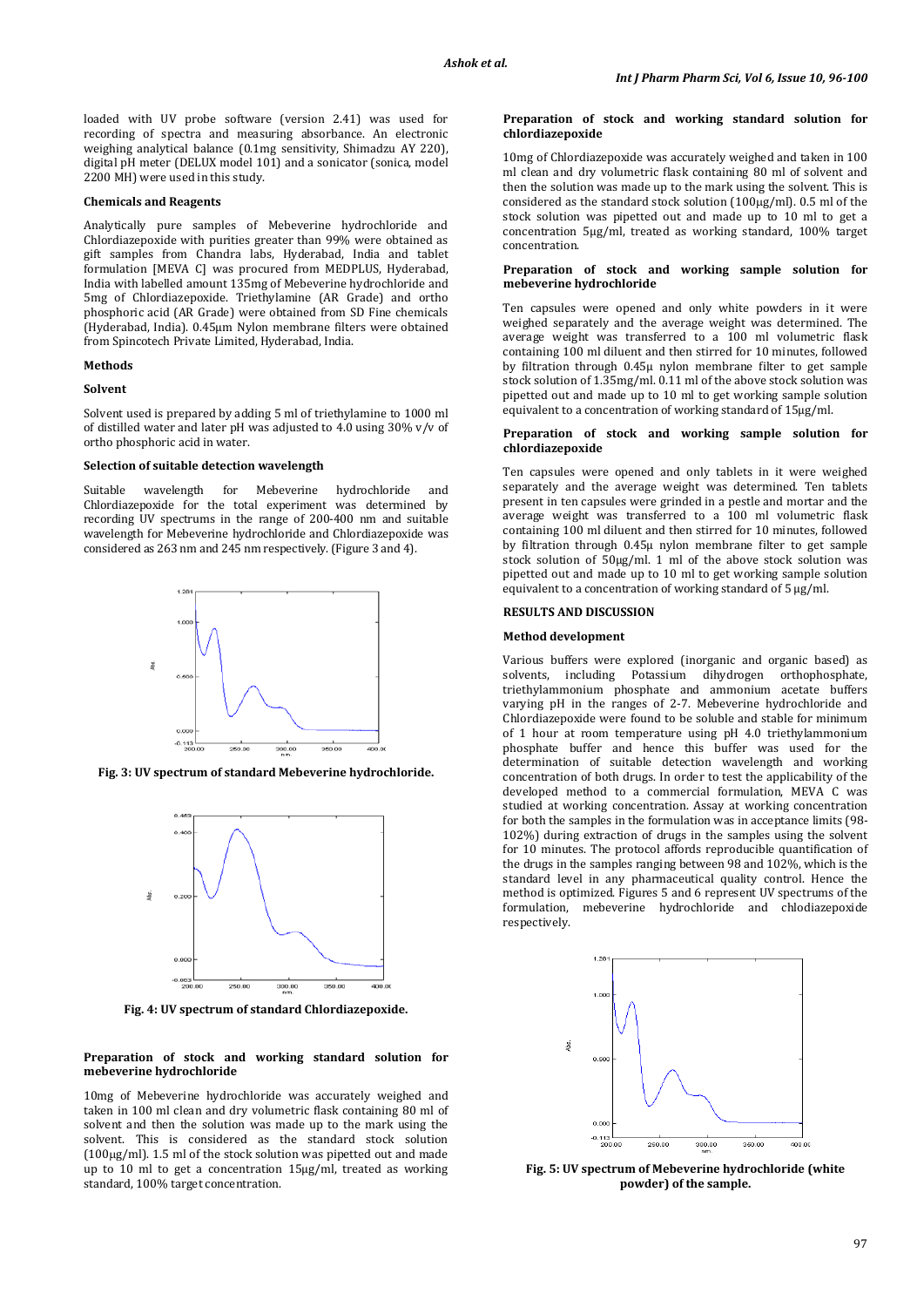

**Fig. 6: UV spectrum of Chlordiazepoxide (tablet) of the sample.**

#### **Method validation**

Validation of the analytical method is the process that establishes by laboratory studies in which the performance characteristics of the method meet the requirements for the intended analytical application. UV spectrophotometric method developed was validated according to International Conference on Harmonization (ICH) guidelines [25] for validation of analytical procedures. The method was validated for the parameters like linearity, accuracy, system precision, intra-day precision, inter-day precision/ intermediate precision/ ruggedness, robustness, limit of detection (LOD) and limit of quantitiation (LOQ).

## **Precision**

#### **System precision**

Six replicate recording of absorbances for both the drugs at working concentration showed % RSD (Relative Standard Deviation) less than 2, which indicates the acceptable reproducibility and thereby the precision of the system. System precision results are tabulated in Table 1.

#### **Method precision**

Method precision was determined by performing assay of both the drugs in the formulation under the test of repeatability (Intra day precision) at working concentration.

## **Repeatability (Intra day precision)**

Six replicate recording of absorbances for both the samples in the formulation from the same homogeneous mixture at working concentration showed % RSD less than 2 concerning % assay for the drugs which indicate that the method developed is method precise by the test of repeatability and hence can be understood that the method gives consistently reproducible results (Table 2).

**Table 1: System precision results (UV absorbance) of Mebeverine and Chlordiazepoxide**

| n       | Mebeverine hydrochloride<br>$263 \text{ nm}$ | Chlordiazepoxide<br>245 nm |
|---------|----------------------------------------------|----------------------------|
| 1       | 0.407                                        | 0.431                      |
| 2       | 0.411                                        | 0.430                      |
| 3       | 0.413                                        | 0.428                      |
| 4       | 0.409                                        | 0.430                      |
| 5       | 0.412                                        | 0.432                      |
| Average | 0.410                                        | 0.4302                     |
| SD.     | 0.0024                                       | 0.0014                     |
| % RSD   | 0.585                                        | 0.3254                     |

**Table 2: Intra day precision results of Mebeverine hydrochloride and Chlordiazepoxide**

| n       | <b>Mebeverine</b><br>HCl(263 nm) | Chlordiazepoxide<br>245 nm |
|---------|----------------------------------|----------------------------|
|         | % Assay                          | % Assay                    |
|         | 100.79                           | 99.00                      |
| 2       | 99.81                            | 99.23                      |
| 3       | 99.32                            | 99.69                      |
| 4       | 100.29                           | 99.23                      |
| 5       | 99.56                            | 99.77                      |
| Average | 99.95                            | 99.38                      |
| S. D.   | 0.589                            | 0.330                      |
| % RSD   | 0.589                            | 0.332                      |

# **Linearity**

Standard solutions of Mebeverine hydrochloride and Chlordiazepoxide at different concentrations level (50%, 75%, 100%, 125%, and 150%) were prepared in triplicates. Calibration curves were constructed by plotting the concentration level versus corresponding absorbance for both the drugs. The results show an excellent correlation between absorbance and concentration level within the concentration range of 7.5-22.5µg/ml for Mebeverine hydrochloride and 2.5-7.5µg/ml for Chlodiazepoxide (Tables 3 and 4). The correlation coefficients were greater than 0.99 for both the drugs, which meet the method validation acceptance criteria and hence the method is said to be linear for both the drugs.

| Table 3: Calibration data for Mebeverine hydrochloride (263 nm) |  |  |
|-----------------------------------------------------------------|--|--|
|                                                                 |  |  |

| % Level                       | Concentration<br>$(\mu g/ml)$ | Absorbance       | Absorbance       | Absorbance        |
|-------------------------------|-------------------------------|------------------|------------------|-------------------|
| 50                            | 07.50                         | 0.204            | 0.210            | 0.209             |
| 75                            | 11.25                         | 0.282            | 0.286            | 0.278             |
| 100                           | 15.00                         | 0.413            | 0.410            | 0.412             |
| 125                           | 18.75                         | 0.495            | 0.490            | 0.489             |
| 150                           | 22.50                         | 0.598            | 0.591            | 0.588             |
| <b>Regression equation</b>    |                               | $v=0.026x-0.002$ | $y=0.025x+0.011$ | $v=0.025x+0.0076$ |
| <b>Regression coefficient</b> |                               | 0.994            | 0.995            | 0.991             |

#### **Table 4: Calibration data for Chlordiazepoxide (245 nm)**

| % Level                       | Concentration<br>$(\mu g/ml)$ | Absorbance        | Absorbance        | <b>Absorbance</b> |
|-------------------------------|-------------------------------|-------------------|-------------------|-------------------|
| 50                            | 2.5                           | 0.209             | 0.214             | 0.209             |
| 75                            | 3.75                          | 0.327             | 0.322             | 0.325             |
| 100                           |                               | 0.432             | 0.430             | 0.435             |
| 125                           | 6.25                          | 0.527             | 0.531             | 0.536             |
| 150                           | 7.5                           | 0.630             | 0.645             | 0.653             |
| <b>Regression equation</b>    |                               | $y=0.083x-0.0101$ | $v=0.085x-0.0098$ | $v=0.086x-0.001$  |
| <b>Regression coefficient</b> |                               | 0.999             | 0.997             | 0.999             |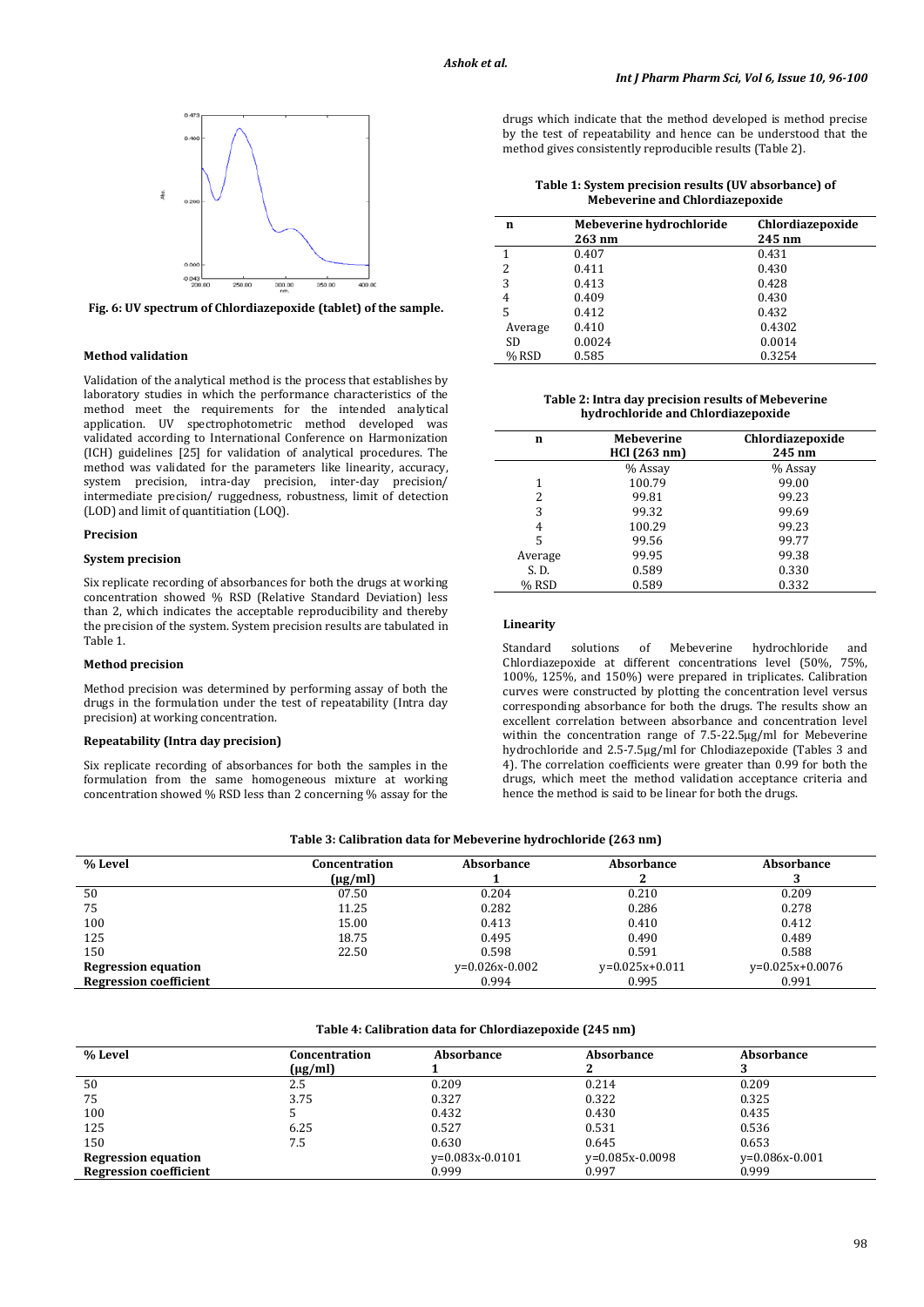#### **Accuracy**

Accuracy was determined by means of recovery experiments, by the determination of % mean recovery of both the drugs in the formulation at three different levels (50-150%). At each level, three determinations were performed. Percent mean recovery and %RSD between recoveries are calculated as shown in Table 5. The accepted limits of mean recovery are 98% -102% and %RSD not more than 2% and all observed data were within the required range, which indicates good recovery values and hence the accuracy of the method developed.

#### **Table 5: Results of Accuracy studies for Mebeverine hydrochloride and Chlordiazepoxide**

| Concentration<br>level $(\% )$ | % Mean Recovery<br><b>Mebeverine HCl</b> | % Mean Recovery<br>Chlordiazepoxide |
|--------------------------------|------------------------------------------|-------------------------------------|
| 50                             | 100.67                                   | 98.97                               |
| 100                            | 99.95                                    | 99.38                               |
| 150                            | 101.02                                   | 99.78                               |

## **Robustness**

The robustness of an analytical method is a measure of its capacity to remain unaffected by small but deliberate variations in method parameters and provides an indication of its reliability during normal usage. It is concluded that the method is robust as it is found that the % RSD is less than 2 regarding the determination of assays of both the drugs in the formulation, despite deliberate variations done concerning  $pH \pm 0.2$  and detection wavelength  $\pm 2$  nm (Tables 6 and 7).

# **Sensitivity**

The sensitivity of measurement of Mebeverine hydrochloride and Chlordiazepoxide by use of the proposed method was estimated in terms of the limit of quantitation (LOQ) and limit of detection (LOD). LOQ and LOD were calculated by the use of the equations LOD = 3.3 x N / B and LOQ = 10x N / B where N is the standard deviation of intercepts of calibration plots and B is the average of the slopes of the corresponding calibration plot.

## **Table 6: Robustness results of Mebeverine hydrochloride sample**

| <b>Variation parameter</b>       | <b>Variation</b> | % mean Assay | %RSD  |
|----------------------------------|------------------|--------------|-------|
| pH(±0.2)                         | 2.8              | 100.02       | 0.588 |
|                                  | 3.0              | 99.65        | 0.643 |
|                                  | 3.2              | 98.99        | 0.410 |
| Wave length $(\pm 2 \text{ nm})$ |                  |              |       |
|                                  | 261              | 100.7        | 0.956 |
|                                  | 263              | 101.2        | 1.045 |
|                                  | 265              | 99.54        | 1.120 |
|                                  |                  |              |       |

# **Table 7: Robustness results of Chlordiazepoxide sample**

| Variation parameter              | Variation | % mean Assay | %RSD  |
|----------------------------------|-----------|--------------|-------|
| $pH(\pm 0.2)$                    | 2.8       | 99.63        | 0.342 |
|                                  | 3.0       | 99.36        | 0.998 |
|                                  | 3.2       | 100.76       | 0.682 |
| Wave length $(\pm 2 \text{ nm})$ | 243       | 98.63        | 0.482 |
|                                  | 245       | 99.2         | 0.396 |
|                                  | 247       | 100.7        | 0.421 |

The limit of detection (LOD) for Mebeverine hydrochloride and Chlordiazepoxide were found to be 528ng/ml and 192ng/ml respectively, while limit of quantitiation (LOQ) for Mebeverine hydrochloride and Chlordiazepoxide were found to be 1.6µg/ml and 583ng/ml respectively. Optical characteristics and validation parameters results are summarized in Table 8.

|  | Table 8: Optical characteristics and validation parameters |  |
|--|------------------------------------------------------------|--|
|--|------------------------------------------------------------|--|

| <b>Parameters</b>                                                       | Mebeverine hydrochloride | Chlordiazepoxide  |
|-------------------------------------------------------------------------|--------------------------|-------------------|
| Detection wavelength (nm)                                               | 263                      | 245               |
| Beer's Law limits (µg/ml)                                               | $7.5 - 22.5$             | $2.5 - 7.5$       |
| Sandell's sensitivity ( $\mu$ g/cm <sup>2</sup> /0.001 absorbance unit) | 0.1                      | 0.01              |
| Regression equation $(v = mx+c)$                                        | $(v v=0.025x+0.0055$     | $Y=0.084x+0.0069$ |
| Correlation coefficient $(r^2)$                                         | 0.993                    | 0.999             |
| Slope(m)                                                                | 0.025                    | 0.084             |
| Intercept $(c)$                                                         | 0.0055                   | 0.0069            |
| (% RSD) System precision                                                | 0.585                    | 0.325             |
| (% RSD) Intra-day precision                                             | 0.589                    | 0.332             |
| (% RSD) Inter-day precision                                             | $\leq$ 2                 | $\leq$ 2          |
| Accuracy (% Mean Recovery)                                              |                          |                   |
| 50 % Level                                                              | 100.67                   | 98.97             |
| 100 % Level                                                             | 99.95                    | 99.38             |
| 150 % Level                                                             | 101.02                   | 99.78             |
| $LOD$ ( $\mu$ g/ml)                                                     | 0.528                    | 0.192             |
| $L OQ$ ( $\mu$ g/ml)                                                    | 1.6                      | 0.583             |
| Robustness                                                              |                          |                   |
| $pH(\pm 0.2)$ (% RSD)                                                   | $\leq$ 2                 | $\leq$ 2          |
| Wavelength $(\pm 2 \text{ nm})$ (% RSD)                                 | $\leq$ 2                 | $\leq$ 2          |

#### **CONCLUSION**

A cheap and a rapid UV spectrophotometric method was developed and validated for the quantitative estimation of Mebeverine hydrochloride and Chlordiazepoxide in capsules as per ICH guidelines. The developed method exhibited linearity in the range of 7.5-22.5μg/ml for Mebeverine hydrochloride and 2.5-7.5μg/ml for Chlordiazepoxide.

The precision for Mebeverine hydrochloride and Chlordiazepoxide is exemplified by relative standard deviation of 0.589% and 0.322 respectively.

Percentage Mean recovery for Mebeverine hydrochloride and Chlordiazepoxide were found to be in the range of  $9802$ , during accuracy studies. The limit of detection (LOD) for Mebeverine hydrochloride and Chlordiazepoxide were found to be 528ng/ml and 192ng/ml respectively, while limit of quantitiation (LOQ) for Mebeverine hydrochloride and Chlordiazepoxide were found to be 1.6µg/ml and 583ng/ml respectively. Accordingly it is concluded that the developed UV spectrophotometric method is accurate, precise, linear, rugged and robust and therefore the method can be used for the routine analysis of Mebeverine hydrochloride and Chlordiazepoxide in capsules in various pharmaceutical industries.